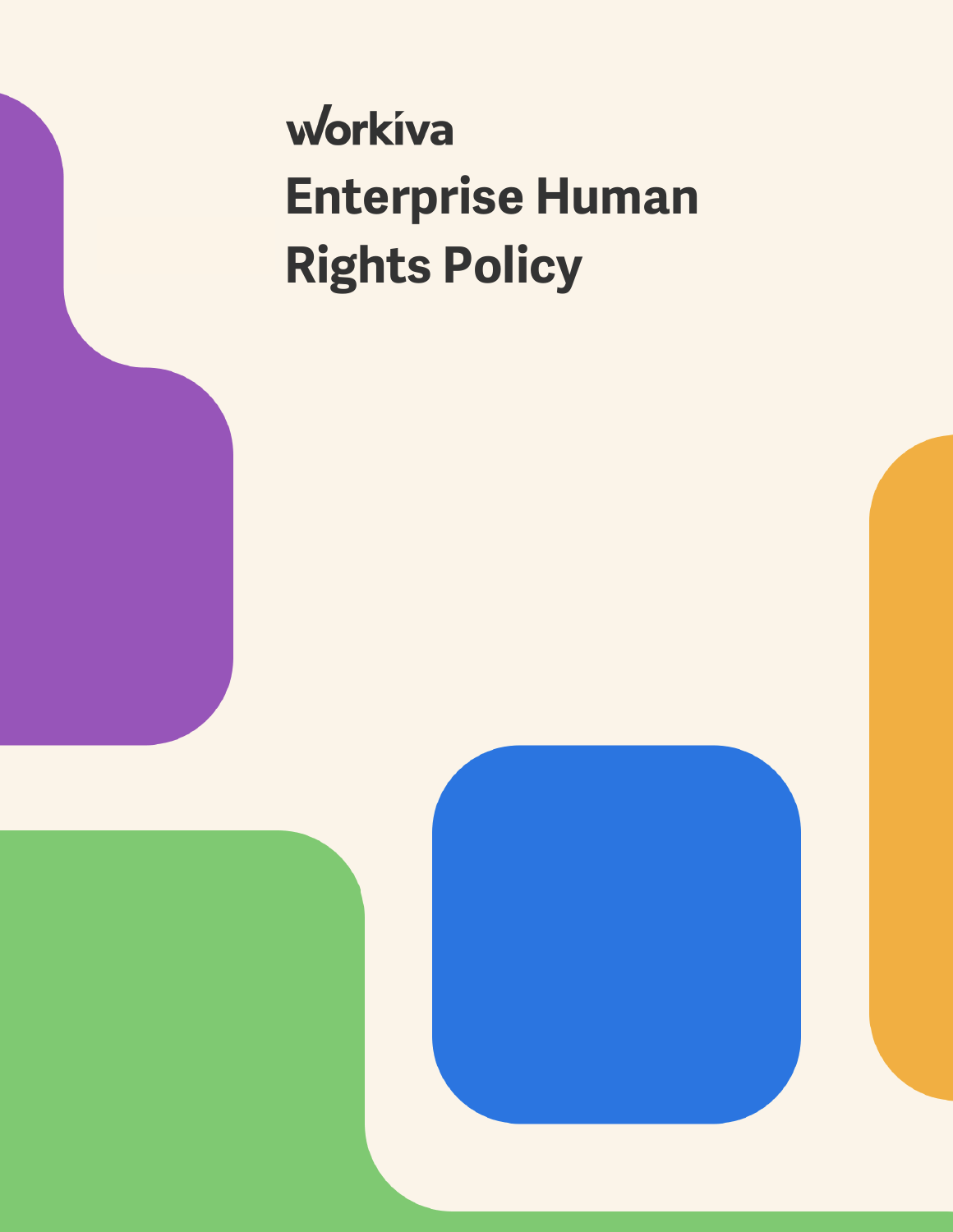# **Enterprise Human Rights Policy**

Workiva believes that our business can be a force for truth, trust, and transparency for a better world, including with respect to the promotion and advancement of human rights. We are committed to respecting human rights and promoting a safe, equitable, and sustainable workplace for all of our employees and stakeholders.

#### **Workiva is Committed to:**

- Advancing our beliefs and principles through our business operations and practices;
- Proactively engaging with our stakeholders including governments, customers, employees, owners, suppliers, and shareholders - to promote human rights and refine our policies and practices;
- Actively participating in relevant human rights-focused collaborative initiatives to help evolve our approach; and
- Transparently communicating the work we are doing to meet our human rights responsibilities, through our sustainability website and other reporting outlets.

### **Alignment to Global Principles**

Workiva's culture and values are naturally aligned with global frameworks that promote human rights and positive social influence. We are committed to our respect for the fundamental protection of human rights, consistent with the Universal Declaration of Human Rights. We are proud to participate in the United Nations Global Compact, a voluntary corporate sustainability initiative that fosters responsible business practices and norms to advance societal goals. Additionally, our corporate mission and our standards of operational integrity are consistent with those of the United Nations Guiding Principles on Business and Human Rights.

## **Workiva Policies**

Workiva complies with all laws applicable to its business. Our corporate policies reflect our commitment to the respect of human rights, and to upholding all applicable human rights laws, rules, and regulations across the geographic locations we operate in. We expect all of our suppliers to operate in a responsible, ethical, open and transparent way and in compliance with all applicable laws and regulations. More information about our commitment to maintaining the highest standards of conduct and ethical behavior can be found in our relevant policies, which include:

**[Workiva Code of Conduct:](https://www.workiva.com/sites/workiva/files/pdfs/legal/wlife-code-of-conduct-nov2021-en.pdf)** outlines the expectation of our employees to maintain the highest standards of ethical behavior when conducting Workiva business. On an annual basis, all Workiva employees are required to review our Code of Conduct, are trained on our expectations, and acknowledge that they will adhere to the Code of Conduct while employed at Workiva.